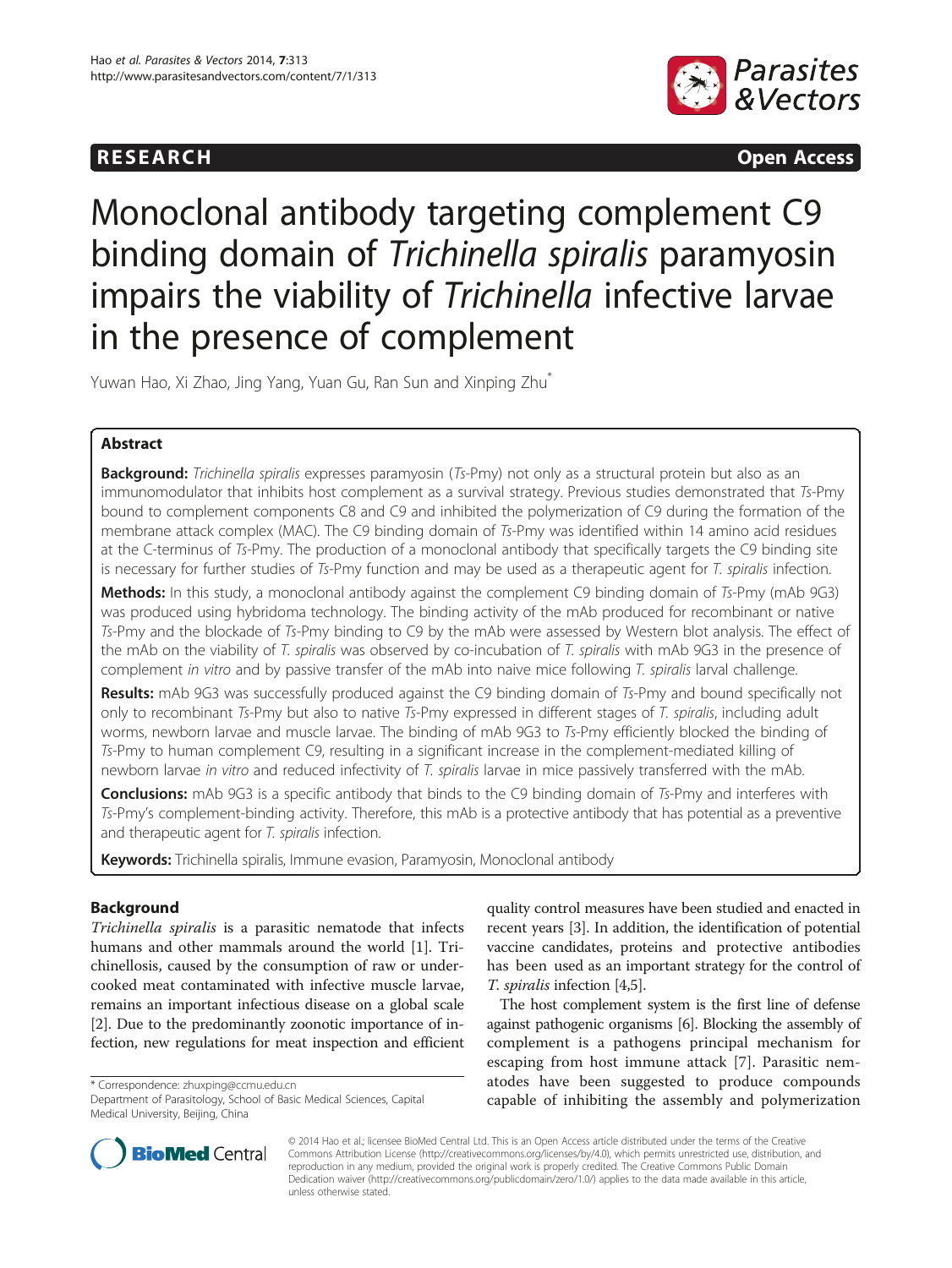of the membrane complex attack, thus preventing complement-mediated damage [\[8](#page-6-0)]. Subsequent studies revealed that T. spiralis worms could bind to complement components [\[8](#page-6-0)-[10](#page-6-0)], suggesting that T. spiralis contains proteins that bind to and potentially inhibit complement activation to protect against host complement attack.

Paramyosin, which serves as an essential muscle protein in invertebrates, forms the core of thick myofilaments, which determine the length and stability of muscles [[11](#page-6-0)]. In addition to being a structural protein, paramyosin has been defined as a potential vaccine candidate against some helminthiases [[12](#page-6-0)-[15](#page-6-0)]. Additional evidence demonstrated that paramyosin played an important role as an immunomodulatory protein in helminth infections [\[12,14,16](#page-6-0)]. Paramyosin, which acts as a complement inhibitor, is capable of inhibiting complement activation by binding to at least three complement components: C1q [[17](#page-6-0)], C8, and C9 [\[18-20\]](#page-6-0). In our previous study, a full-length cDNA encoding T. spiralis paramyosin (Ts-Pmy) was cloned and partial protection against T. spiralis infection was achieved in mice by immunizing with recombinant Ts-Pmy (rTs-Pmy) [\[16,21\]](#page-6-0). In addition, paramyosin expressed on the outer membrane of T. spiralis plays an important role in host immunomodulation, specifically by binding to human complement components C8 and C9 and inhibiting the formation of the complement membrane attack complex (MAC), thus creating an effective strategy via which the Trichinella parasite can evade host complement attack [[20](#page-6-0)]. Our recent results further identified the exact C9 binding site in Ts-Pmy, which was narrowed to 14 amino acid residues within the C-terminus of  $T_s$ -Pmy between  $866$ Val and  $879$ Met via fragmental expression and synthesized peptide screening [[20](#page-6-0)]. In the presence of the synthesized C9-binding peptide, human C9 polymerization and human complement-mediated hemolytic activity were inhibited [\[22\]](#page-6-0).

The immune escape function of paramyosin is an effective survival strategy that allows T. spiralis to live within its host. Blocking the complement inhibitory activity of paramyosin could be explored as an alternative strategy for the control of T. spiralis infection. Monoclonal antibodies (mAbs) targeting the complement C9 binding site of *T. spiralis* paramyosin were produced and characterized in this study. The viability of T. spiralis newborn larvae (NBL) treated with one of these mAbs (mAb 9G3) was impaired in the presence of human serum, and partial protection against T. spiralis larval challenge was achieved in mice passively transferred with the mAb against the Ts-Pmy C9 binding domain.

### Methods

### Experimental animals

All experimental animals were purchased from the Laboratory Animal Services Center of Capital Medical

University (Beijing, China). All experimental procedures were reviewed and approved by the Capital Medical University Animal Care and Use Committee and were consistent with the NIH Guide for the Care and Use of Laboratory Animals.

# Parasites and antigen preparation

T. spiralis (ISS 533) was maintained in female ICR mice. Muscle larvae were recovered from infected mice using the standard pepsin digestion method, as described previously [\[23](#page-6-0)]. Adult worms were collected from intestines of mice 5–7 days after experimental infection. NBL were obtained from fertile female adult worms cultured overnight in RPMI 1640 containing antibiotics (100 U/ml penicillin and 100 mg/ml streptomycin) at 37°C in the presence of 5%  $CO<sub>2</sub>$ . Crude somatic extracts of adult worms, muscle larvae (ML) and NBL were prepared by homogenizing the parasites in PBS, pH 7.4, protein concentrations of the extract supernatants were determined using the BCA assay (Pierce, USA).

### Synthesis of Ts-Pmy C9 binding domain peptide

The C9 binding domain in Ts-Pmy was identified in our previous study [\[20\]](#page-6-0), and the binding peptide P25 (KHRSSVSMGKSLSSKVYVMEEGHEY, Ts-Pmy861-885), which contains the sequence of the C9 binding site (VSMGKSLSSKVYVM, Ts-Pmy866-879), was synthesized using the solid-phase peptide synthesis method, purified up to 95% via preparative RP-HPLC and verified by mass spectrometry (Aviva Bio, China).

### Production of monoclonal antibodies

To increase the immunogenicity of peptide P25, BSA was used as a carrier. Monoclonal antibodies (mAbs) against peptide P25 were produced using hybridoma technology [[24](#page-6-0)]. Briefly, female BALB/c mice (6–8 weeks old) were immunized subcutaneously with 100 μg of BSA conjugated-P25 emulsified with an equal volume of Freund's complete adjuvant, and boosted twice at 2 week intervals with the same amount of BSA-conjugated peptide emulsified with an equal volume of Freund's incomplete adjuvant. Three days after the final boost, the mice were sacrificed and the spleen cells were removed and fused with SP2/0 cells at a ratio of 5:1 with 50% (w/v) pre-warmed (37°C) PEG2000 (Sigma–Aldrich, USA). The hybridoma supernatants were screened for antibody activity via ELISA using synthesized peptide P25 as the antigen. The hybridomas secreting antibodies were cloned by limiting dilution. The hybridoma cell clone 9G3, which exhibited stable growth and secreted a high titer of antibody, was selected for further analysis and for the production of ascites in the peritoneal cavities of BALB/c mice.

The mAb-containing culture supernatant and ascitic fluid were collected from BALB/c mice, and the antibody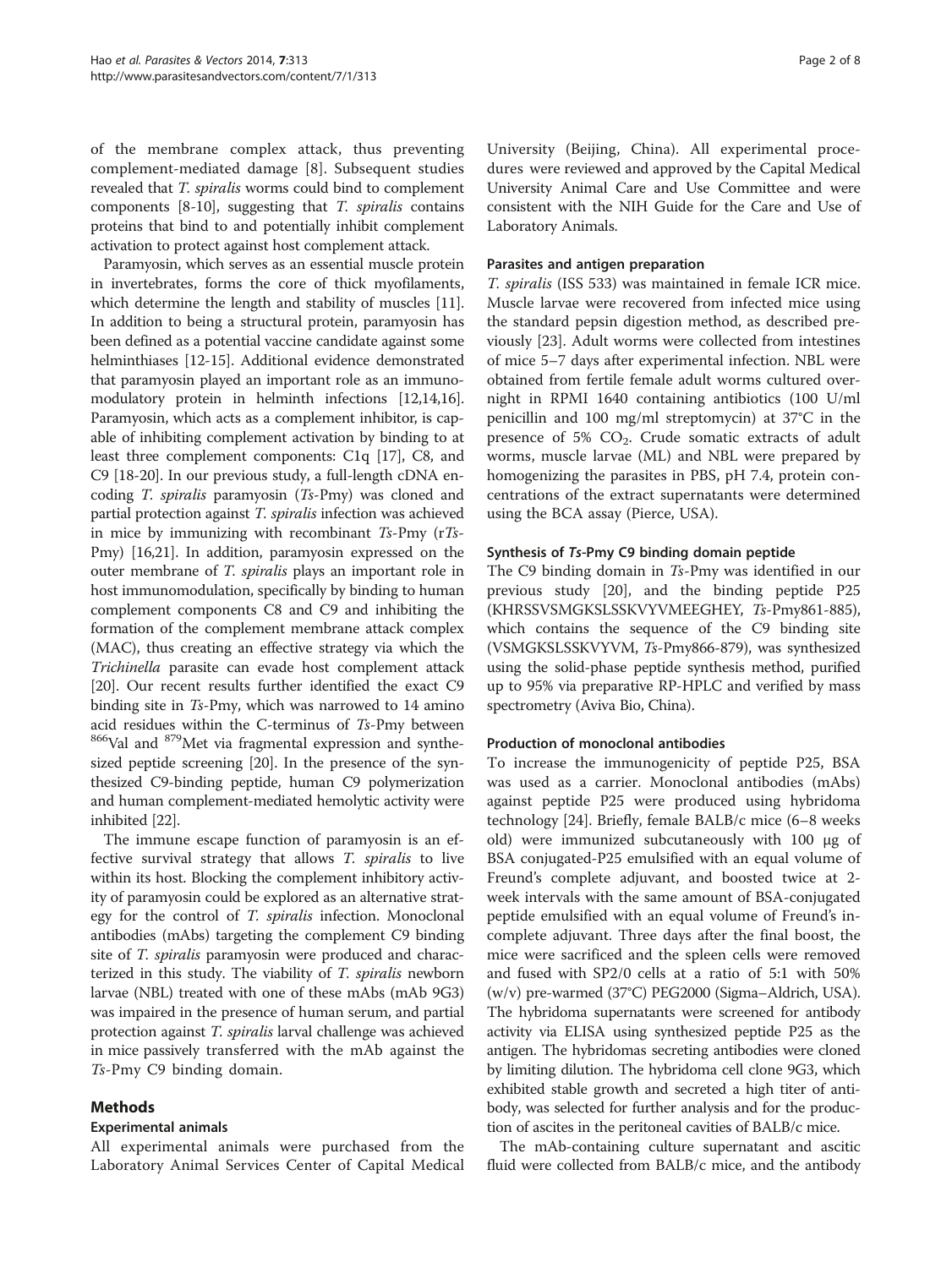titer was determined using ELISA. The mAbs were purified by affinity chromatography using a Protein A sepharose 4 FF column (GE Healthcare, USA). The subclass of the mAb was determined using a Mouse Monoclonal Antibody Isotyping Kit (Gibco-BRL, USA).

# Immunological recognition of mAb 9G3

To determine whether mAb 9G3 enables the recognition of recombinant or native Ts-Pmy, recombinant rTs-Pmy was expressed in E. coli BL21 as described previously [[20\]](#page-6-0). Purified rTs-Pmy (0.5  $\mu$ g), native Ts-Pmy containing crude somatic extracts of ML, NBL or adult worms (5 μg each) and recombinant heat shock protein-70 of T. spiralis (Ts-Hsp70) [[25](#page-6-0)] (1  $\mu$ g), which served as a nonrelevant recombinant protein control, were separated via 12% SDS-PAGE under reducing conditions, and transferred onto a nitrocellulose (NC) membrane (Millipore, USA). After blocking with 5% milk in PBS for 1 h at room temperature, the membrane was incubated with mAb 9G3 (0.2 μg/ml) in 1% skimmed milk–PBS for 1 h at room temperature. IRDye 800CW-labeled goat anti-mouse IgG (LI-COR, Germany) was used as the secondary antibody. Recognition was detected and imaged using the Odyssey infrared imaging system (LI-COR, Germany).

To determine whether mAb 9G3 is able to recognize native Ts-Pmy expressed on the surface of the parasite, longitudinal sections of T. spiralis ML were prepared. The sections were blocked with normal goat serum (1:10) for 30 min and subsequently incubated with 5 μg/ml of 9G3 in  $1 \times$  PBS, pH 7.4 with 0.05% Tween-20 (PBST) for 1 h at room temperature. Normal mouse serum was used at a 1:100 dilution as a control. The sections were washed with PBST and subsequently incubated with a 1:200 dilution of an Alexa Fluor 488-labeled goat anti-mouse IgG antibody for 1 h, followed by the addition of the DAPI fluorescent nuclear stain (1.25 μg/ml). The labeling images were obtained via confocal laser scanning microscopy.

### Inhibition of rTs-Pmy binding to C9 by mAb 9G3

To determine whether mAb 9G3 against the C9 binding domain of Ts-Pmy is able to inhibit the binding of rTs-Pmy to human complement C9, rTs-Pmy (2 μg) was transferred onto a NC membrane (Millipore, USA) and subsequently incubated with various amounts of mAb 9G3 (0, 2, and 4 μg) for 1 h at room temperature. BSA or mAb 7E2 (10 μg each), which is another monoclonal antibody against rTs-Pmy1-315 that lacks the ability to bind to the complement binding site [\[26](#page-6-0)], were used as controls for the binding assay. After washing, the membrane strips were incubated with human  $C9$  (1 μg/ml) (Merck, Germany) at 37°C for 2 h and subsequently incubated with a rabbit anti-C9 polyclonal antibody (0.2 μg/ml) (Abnova, Taiwan) for 1 h at room temperature. IRDye 800CW-conjugated goat anti-rabbit IgG (50 ng/ml) (LI-COR, Germany) was

used as the secondary antibody. All membrane strips were detected and imaged using the Odyssey infrared imaging system (LI-COR, Germany).

# mAb 9G3 enhanced complement-mediated killing of NBL in vitro

A previous study demonstrated that rTs-Pmy could bind to complement components C8 and C9 and inhibit the complement-mediated killing of NBL [\[20\]](#page-6-0). To determine whether blocking the Ts-Pmy C9-binding domain with mAb 9G3 would enhance the complement-mediated killing of T. spiralis larvae, freshly obtained NBL were pretreated with different amounts of mAb 9G3 (2, 20, or 40 μl of a 1 mg/ml solution) in a final volume of 150 μl/ well in a 96-well plate for 30 min at room temperature. The same amount of mAb 7E2 was used as non-relevant antibody control and normal mouse serum was used as negative antibody control. Subsequently, 100 μl of fresh normal human serum was added into each well as a source of complement for an overnight incubation at 37°C in a 5%  $CO<sub>2</sub>$  incubator. Heat-inactivated human serum (30 min at 56°C) served as a control. The mortality of the NBL after the incubation was assessed based on motility under an inverted microscope (worms without any movement during 30 seconds of observation and total stretchout were scored as dead) [\[18\]](#page-6-0). The experiments were performed in triplicate. The percent mortality was calculated in the complement-treated group compared with the heat-inactivated serum group.

### Passive immunization and parasite challenge

To evaluate the possible protective function of mAb 9G3 in the defense against T. spiralis infection via blocking the C9-binding site of surface-expressed Ts-Pmy, a group of six female BALB/c mice that were six to eight weeks of age underwent passive transfer with 0.5 mg of mAb 9G3 in a total volume of 0.1 ml per mouse 2 h before oral challenge with 500 T. spiralis ML. Another boost containing the same amount of mAb 9G3 was administered 4 days after infection. T. spiralis-infected sera and normal mouse sera at the same dose were used as the positive and negative controls, respectively. Infected mouse sera were obtained from BALB/c mice 45 days post-infection with 500 T. spiralis ML. The reduction of the worm burden was evaluated by counting the number of muscle larvae collected from whole muscle tissue of mice 45 days after the challenge infection [[16\]](#page-6-0).

### Statistical analysis

The data were expressed as the mean  $\pm$  standard error (S.E.). Statistical analysis was performed with GraphPad Prism software (San Diego, USA) using One-Way ANOVA. Differences for which  $P < 0.05$  were considered statistically significant.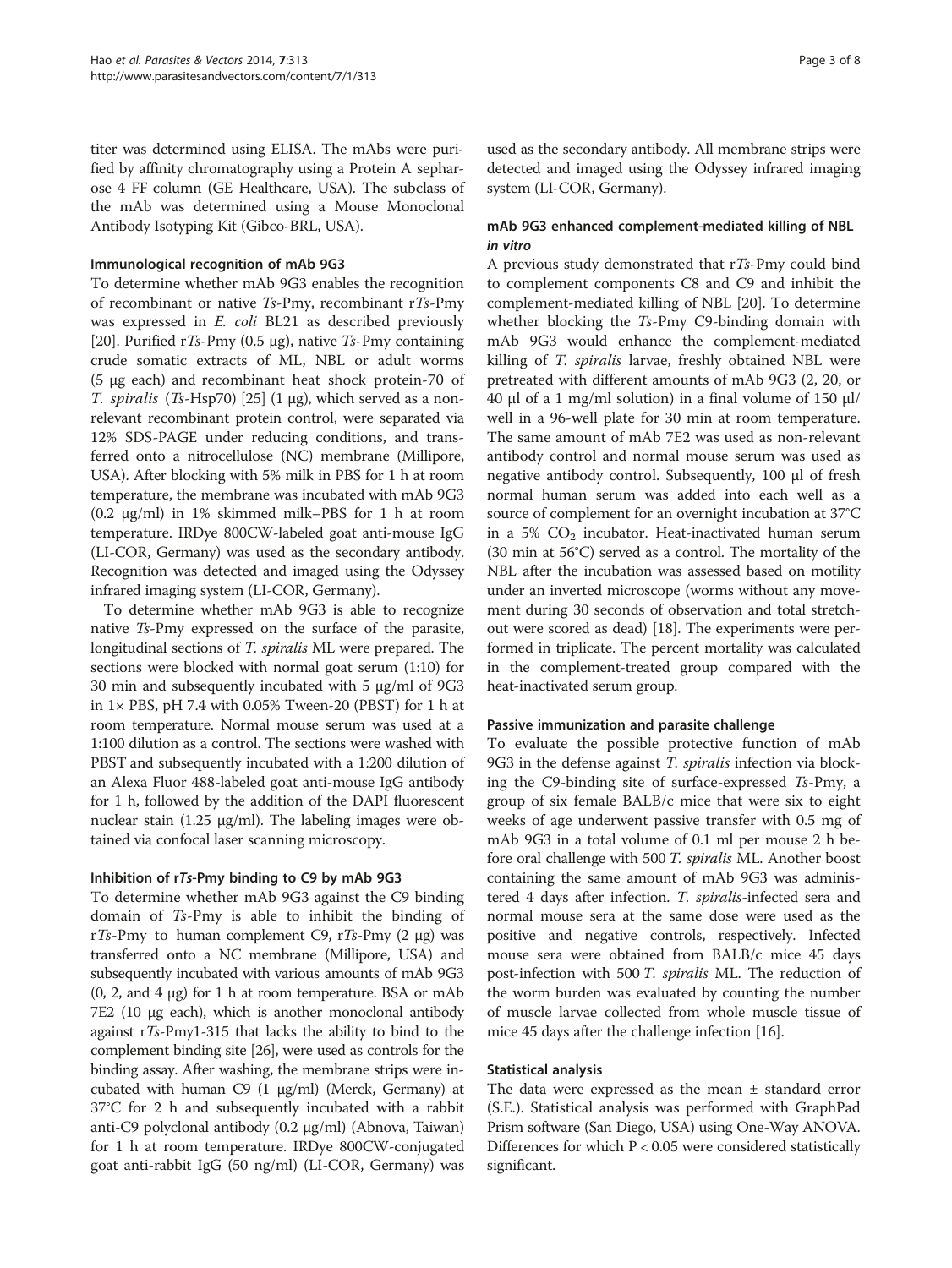#### Results

#### Production and characterization of mAb 9G3

Monoclonal antibodies (mAbs) against the Ts-Pmy C9 binding site were made by fusing splenocytes from mice immunized with the C9-binding site peptide (P25) with SP2/0. A total of five positive hybridoma cell lines were cloned by limiting dilution based on their high titers against peptide P25 during ELISA, these cell lines were designated as 5E9, 9G3, 10 F10, 14C10, and 14H9. The subclasses of all of these mAbs were determined to be IgG1. One of these antibodies, mAb 9G3, exhibited the highest absorbance value during ELISA and also exhibited stable growth. Therefore, this clone was selected for further study. The 9G3 hybridoma cells were injected into BALB/c mice for ascitic fluid production. The antibody titers of the cell culture supernatants and the ascitic fluid against P25 were 1:3 200 and 1:516 000, respectively. Western blot analysis revealed that mAb 9G3 recognized not only the full-length recombinant rTs-Pmy protein (~110 kDa) but also the native protein in adult and larval worms of *T. spiralis* (Figure 1).

#### Immunolocalization analysis

An immunofluorescence assay demonstrated that the anti-Ts-Pmy C9 binding site mAb 9G3 could strongly recognize native Ts-Pmy expressed on the surface of ML longitudinal sections (Figure [2](#page-4-0)). This finding is consistent with our previous study, which demonstrated that Ts-Pmy was expressed on the outer membrane of the cuticle of NBL and adult worms [\[20](#page-6-0)]. No significant staining was observed using normal mouse serum at the same dilution. All larvae exhibited nuclei that stained with DAPI.

#### mAb 9G3 blocks rTs-Pmy binding to C9

The binding of rTs-Pmy to C9 was significantly inhibited by mAb 9G3 in a dose dependent manner. When the amount of mAb 9G3 was increased to 4 μg, the antibody nearly completely blocked the binding of rTs-Pmy  $(2 \mu g)$ to C9 (1 μg/ml) (Figure [3](#page-4-0)). As expected, the negative controls mAb 7E2 and BSA exerted no inhibitory effect on the binding of  $rT_s-Pmy$  to C9, even at high concentrations  $(10 \mu$ g).

### Enhanced complement-mediated killing of NBL incubated with mAb 9G3

A previous study demonstrated that Ts-Pmy plays an important role in protecting Trichinella parasites, particularly NBL, from being attacked by host complement by binding to C8 or C9 [\[18\]](#page-6-0). In this study, NBL were incubated with mAb 9G3 to block the binding site of native surface-expressed Ts-Pmy for complement C9. The NBL were xthen incubated with fresh human serum as a source of complement. The results demonstrated that the complement-mediated killing of NBL was significantly enhanced by incubation with mAb 9G3 in a dosedependent manner compared with the normal mouse serum group. When up to 40  $\mu$ l of a 1 mg/ml solution of mAb 9G3 was added, 32.9% of NBL were killed compared with 4.3% of NBL in the normal mouse sera control group (40 μl added). No significant increases in larval mortality were observed in the group incubated with the monoclonal antibody mAb 7E2 until the amount of mAb 7E2 reached 40 μl of a 1 mg/ml antibody solution, however, the mortality (10.8%) of this treatment was much lower than that caused by the same amount of mAb 9G3 (32.9%) (Figure [4\)](#page-5-0).

### Protection against challenge infection in mice adoptively transferred with mAb 9G3

The challenge results demonstrated that after the passive transfer of 0.5 mg of mAb 9G3 in a total volume of 100 μl to BALB/c mice, each mouse exhibited a 42.6% reduction in muscle larvae burden compared with the normal mouse sera transfer control  $(P < 0.01)$  (Figure [5\)](#page-5-0). As a positive control, mice that received the same volume of T. spiralisinfected mouse sera (100 μl) displayed a 34.3% reduction in muscle larvae burden  $(P < 0.05)$ . The results presented here demonstrate that mAb 9G3 provides protective

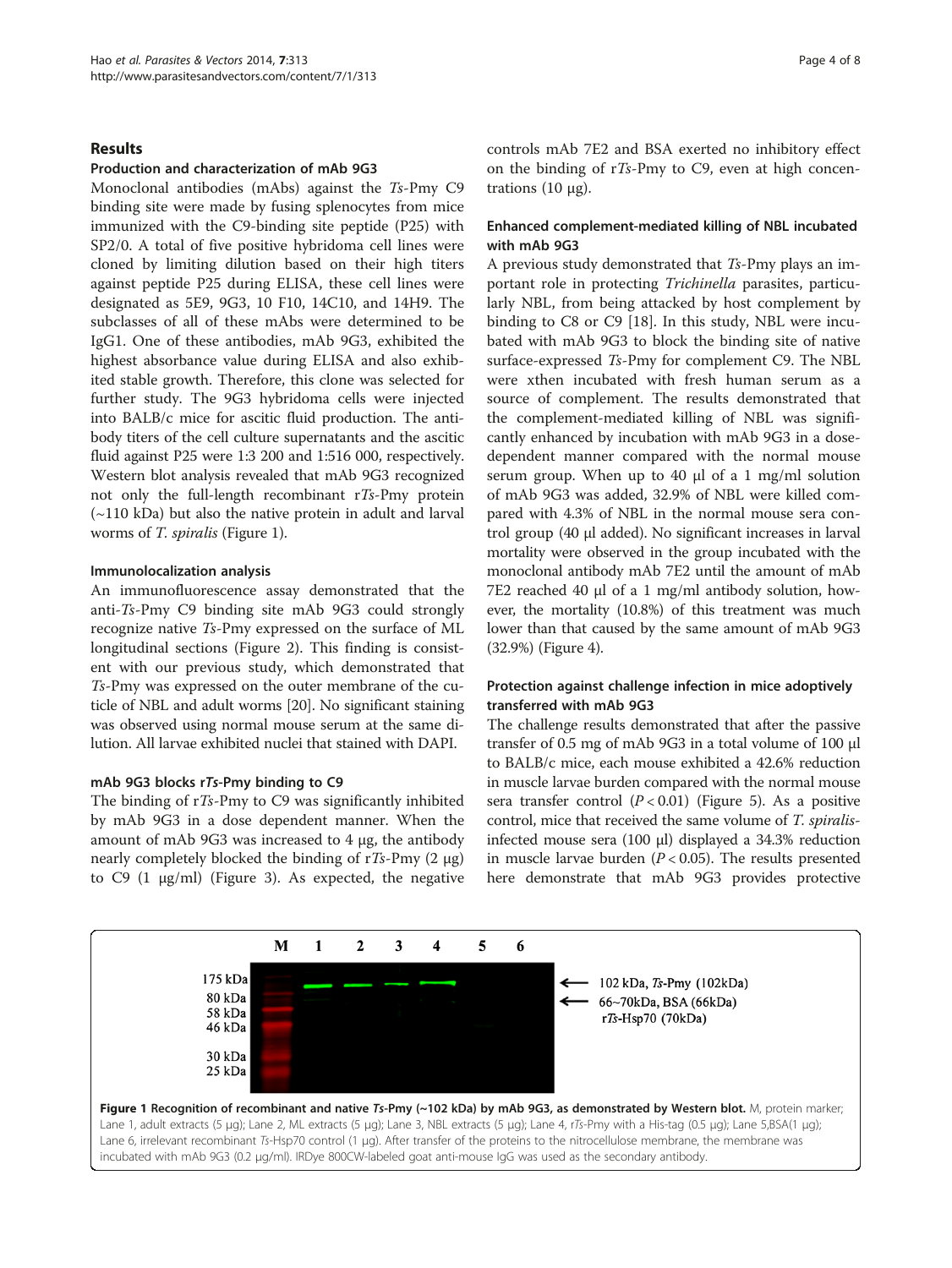<span id="page-4-0"></span>

immunity against *T. spiralis* infection that is similar to or better than that induced by T. spiralis-infected sera.

#### **Discussion**

Due to its ability to rapidly recognize and eliminate microorganisms, the complement system is an essential and efficient component of the human innate immune system [[6\]](#page-6-0). During co-evolution with their hosts, parasites developed a multitude of mechanisms for evading attacks by the host immune system. Parasite-produced compounds that bind to and inactivate the host's complement components have been identified in several parasites as effective immune escape mechanisms [\[4,6-8,16,17](#page-6-0)]. Paramyosin is one of the most important molecules produced by helminths to defense from the host's complement attack [[10,12,14\]](#page-6-0). In particular, T. spiralis-produced paramyosin (Ts-Pmy) was demonstrated to bind to human complement components C8 and C9 and subsequently inhibit the polymerization of C9 during the formation of the membrane attack complex (MAC), thus protecting Trichinella larvae from being attacked by the host complement system [\[20\]](#page-6-0). The complement C9 binding domain of Ts-Pmy was identified within 14 amino acid residues

 $(^{866}\text{Val}$ - $^{879}\text{Met})$  at the C-terminus of Ts-Pmy [[22](#page-6-0)]. Theoretically, a specific antibody targeting the complement binding domain of Ts-Pmy should block the binding of Ts-Pmy to human complement, exposing the parasites to attack by the host complement system. Therefore, such an antibody would be a protective antibody against T.spiralis infection.

To produce specific antibodies targeting the C9 binding domain of Ts-Pmy, a 25 amino-acid peptide (P25) covering Ts-Pmy861-885, including the 14 amino-acid sequence of the C9 binding site (VSMGKSLSSKVYVM, Ts-Pmy866-879), was synthesized and used to immunize mice for the production of monoclonal antibodies. Although the C9 binding site in Ts-Pmy was narrowed to 14 amino acid residues  $(866$ Val- $879$ Met), the extension of the amino acid sequence on both sides up to 25 amino acids may increase the immunogenicity of the peptide. The production of monoclonal antibodies against synthetic peptides is a versatile tool in the molecular and functional analysis of proteins [[27](#page-6-0)[-29](#page-7-0)]. However, some factors should be considered during the design of peptides for the production of anti-peptide antibodies, including the length of the peptides, the location of the

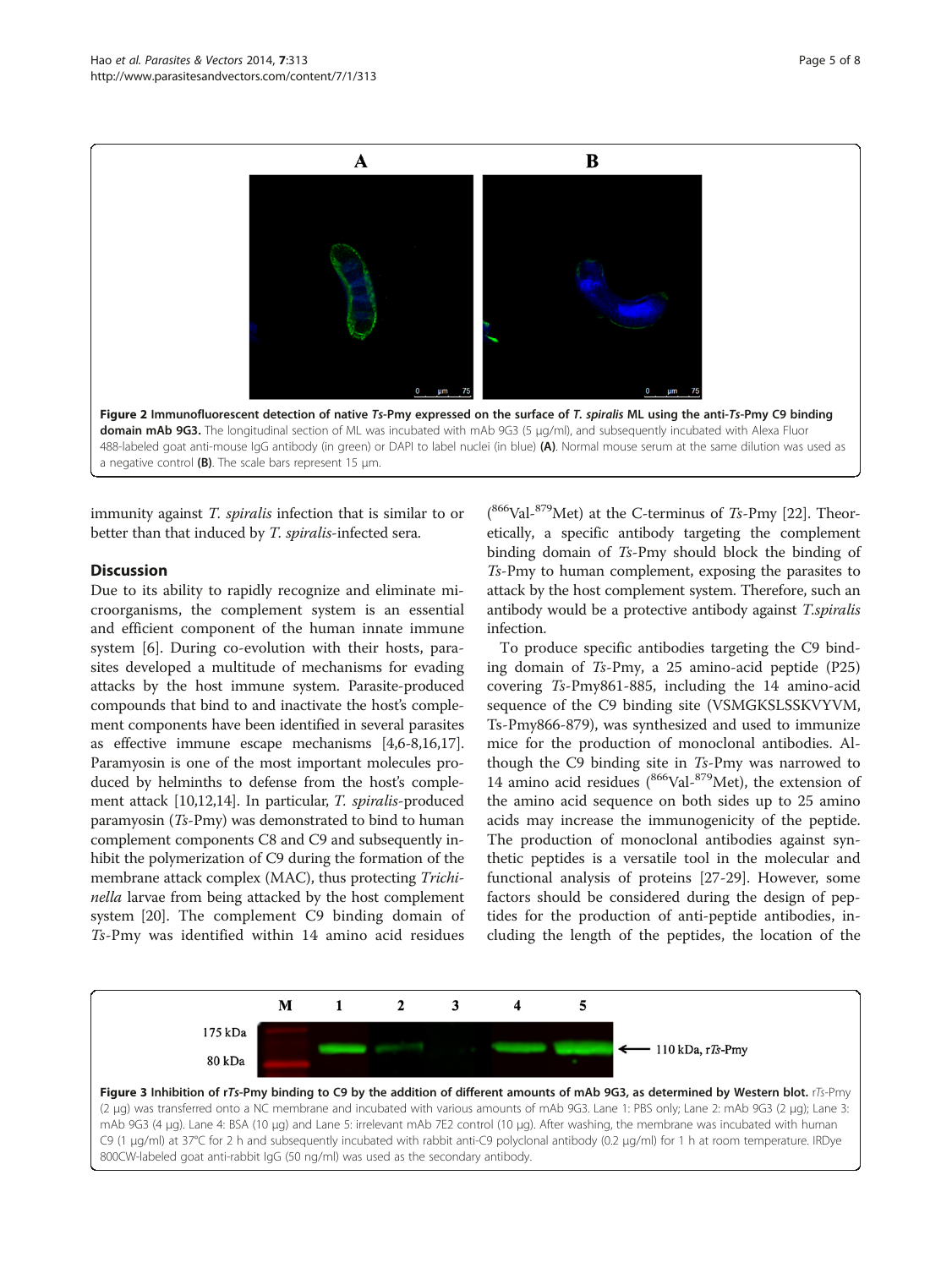<span id="page-5-0"></span>

peptides in the native molecule and hydrophilicity of the peptides [\[30](#page-7-0)]. In this study, the synthesized P25 peptide was conjugated to BSA to increase its immunogenicity. To exclude the possible production of mAbs against the conjugated BSA, the hybridoma culture supernatants



were screened directly against synthesized peptide as an antigen coated on plate during ELISA. Among the five stable hybridoma cell lines, only the stable cell line 9G3 secreted an antibody that recognized not only full-length recombinant Ts-Pmy, but also native Ts-Pmy in T. spiralis adult and larval (ML and NBL) extracts. Immunolocalization on longitudinal sections of ML demonstrated that mAb 9G3 also recognized Ts-Pmy expressed on the surface of Trichinella larva, which is consistent with our previous study that demonstrated that Ts-Pmy was present on the outer membrane of the cuticle of adults and NBL [[18](#page-6-0)]. The universal distribution of Ts-Pmy in different developmental stages of T. spiralis provides a more adequate experimental basis for the role of paramyosin as a potential modulator of the host immune system during different parasitic stages.

In addition to the specific binding of mAb 9G3 to native Ts-Pmy expressed in different developmental stages of T. spiralis, this antibody also efficiently inhibits the binding of Ts-Pmy to human complement C9, suggesting that this antibody possesses the ability to functionally block the complement binding activity of Ts-Pmy. To determine whether blocking the C9-binding domain of Ts-Pmy would inhibit the protection employed by Ts-Pmy against complement attack and therefore enhance the complement-mediated killing of T. spiralis parasites, we incubated T. spiralis NBL with mAb 9G3 before adding fresh human serum as a source of complement. NBL were chosen as a target for the complement killing assay because the NBL stage is the stage that migrates through the blood and lymphatic circulation to muscular tissue and is exposed directly to the host immune system, thus, this stage should develop sophisticated abilities to evade complement attack, such as complement-binding Ts-Pmy [[18](#page-6-0)], as a survival strategy [[5](#page-6-0)]. Blocking  $Ts$ -Pmy on the surface of *T. spiralis* NBL by incubating live NBL with mAb 9G3 resulted in significantly enhanced complementmediated killing of NBL in the presence of fresh human serum *in vitro*, suggesting that blocking the C9-binding domain of Ts-Pmy with mAb 9G3 efficiently inhibits the function of Ts-Pmy that protects the parasite from being attacked by host complement. After incubation with mAb 7E2, which is a mAb that binds to the N-terminus of Ts-Pmy but not to the complement-binding domain of Ts-Pmy, T. spiralis larvae exhibited similar levels of viability or reduced levels of viability when large amounts of antibody were added, however, the complement-mediated killing of larvae was much lower than that induced by incubation with mAb 9G3 (Figure 4). The limited complement-mediated larval killing by a mAb that does not bind to the complement-binding domain of Ts-Pmy (mAb 7E2) may be a result of complement activation through the classic antibody-mediated pathway. The significantly higher complement-mediated larval killing by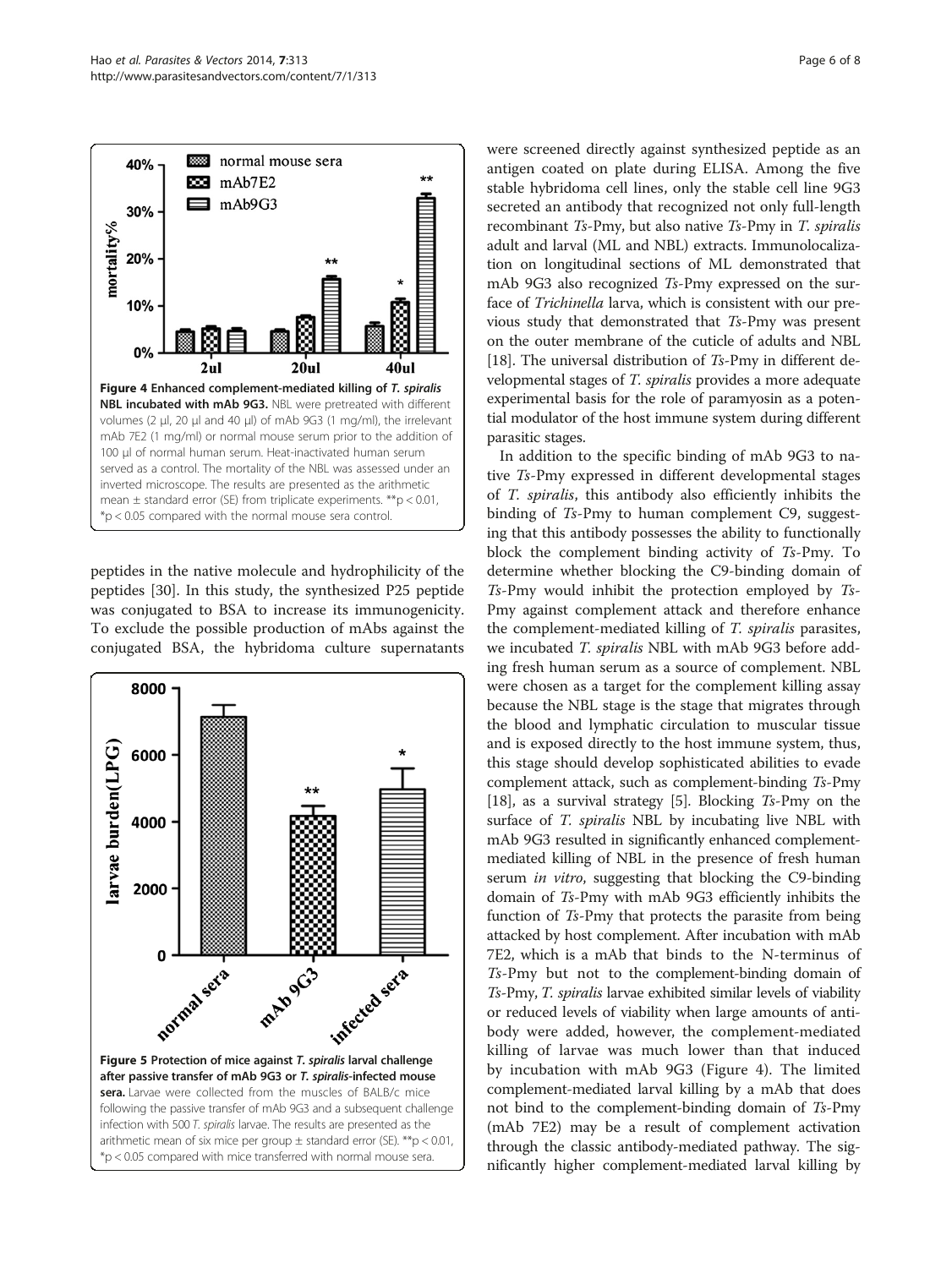<span id="page-6-0"></span>the anti-C9 binding domain of Ts-Pmy mAb than by the mAb that is not related to the complement binding site of Ts-Pmy further indicates that Ts-Pmy protects Trichinella parasites from being attacked by host complement by inhibiting the alternative pathway of complement activation [6]. Impaired infectivity of T. spiralis parasites was also observed in mice passively transferred with the anti-C9 binding domain of Ts-Pmy mAb 9G3. The protection level induced by mAb 9G3 (42.6%) was higher than that elicited by T. spiralis infected mouse sera (34.3%) (Figure [5](#page-5-0)).

This study further elucidates the mechanism of nematode paramyosin involved in the immunomodulation of host immune response and the specific monoclonal antibody against paramyosin's functional domain could be used as a therapeutic or preventive agent for Trichinellosis. However, except for the binding site for C9 on Trichinella-secreted paramyosin, there may be more binding sites for other components of complement that may also contribute to evading complement attack for the survival of parasite in the host, which is under investigation.

#### Conclusions

In summary, in this study, we demonstrated that the monoclonal antibody 9G3 that targets the complement C9 binding domain of Ts-Pmy could efficiently block the complement inhibitory activity of Ts-Pmy, resulting in a significant increase in the complement-mediated killing of newborn larvae in vitro and reduced infectivity of T. spiralis larvae in mice passively transferred with the mAb. Therefore, mAb 9G3 is a protective antibody that has potential as a preventive and therapeutic agent for T. spiralis infection.

#### Competing interests

The authors declare that they have no competing interests.

#### Authors' contributions

YWH performed the experiments and drafted the manuscript. XZ, JY, YG, and RS performed some of the experiments. XPZ designed the study and revised the manuscript. All authors read and approved the final manuscript.

#### Acknowledgements

This study was supported by grants from the National Natural Science Foundation of China (81171598, 81371837, 81201313), the National Science and Technology Major Project (2012ZX10004220-012), and Collaborative Innovation Center of Infectious Diseases. We thank Zhifei Zhang, Jingjing Huang, Fengyun Wang and Jin Pan for their technical assistance.

#### Received: 27 May 2014 Accepted: 1 July 2014 Published: 4 July 2014

#### References

- 1. Gottstein B, Pozio E, Nockler K: Epidemiology, diagnosis, treatment, and control of trichinellosis. Clin Microbiol Rev 2009, 22(1):127–145.
- Dupouy-Camet J: Trichinellosis: a worldwide zoonosis. Vet Parasitol 2000, 93(3–4):191–200.
- 3. Dupouy-Camet J: Presidential address of ICT12 Conference: "Trichinella and trichinellosis–a never ending story". Vet Parasitol 2009, 159(3–4):194–196.
- 4. Zhang YL, Wang ZQ, Li LG, Cui J: Molecular characterization of Trichinella spiralis aminopeptidase and its potential as a novel vaccine candidate antigen against trichinellosis in BALB/c mice. Parasit Vectors 2013, 6(1):246.
- 5. Zumaquero-Rios JL, Garcia-Juarez J, De-la-Rosa-Arana JL, Marcet R, Sarracent-Perez J: Trichinella spiralis: monoclonal antibody against the muscular larvae for the detection of circulating and fecal antigens in experimentally infected rats. Exp Parasitol 2012, 132(4):444–449.
- 6. Lambris JD, Ricklin D, Geisbrecht BV: Complement evasion by human pathogens. Nat Rev Microbiol 2008, 6(2):132–142.
- 7. Bruschi F: The immune response to the parasitic nematode Trichinella and the ways to escape it. From experimental studies to implications for human infection. Curr Drug Targets Immune Endocr Metabol Disord 2002, 2(3):269–280.
- 8. Hong Y, Kim CW, Ghebrehiwet B: Trichinella spiralis: activation of complement by infective larvae, adults, and newborn larvae. Exp Parasitol 1992, 74(3):290–299.
- 9. Kennedy MW, Kuo YM: The surfaces of the parasitic nematodes Trichinella spiralis and Toxocara canis differ in the binding of post-C3 components of human complement by the alternative pathway. Parasite Immunol 1988, 10(4):459–463.
- 10. Nareaho A, Saari S, Meri S, Sukura A: Complement membrane attack complex formation and infectivity of Trichinella spiralis and T. nativa in rats. Vet Parasitol 2009, 159(3–4):263–267.
- 11. Elfvin M, Levine RJ, Dewey MM: Paramyosin in invertebrate muscles. I. Identification and localization. J Cell Biol 1976, 71(1):261-272.
- 12. Lanar DE, Pearce EJ, James SL, Sher A: Identification of paramyosin as schistosome antigen recognized by intradermally vaccinated mice. Science 1986, 234(4776):593-596.
- 13. Nanduri J, Kazura JW: Paramyosin-enhanced clearance of Brugia malayi microfilaremia in mice. J Immunol 1989, 143(10):3359–3363.
- 14. Muhlschlegel F, Sygulla L, Frosch P, Massetti P, Frosch M: Paramyosin of Echinococcus granulosus: cDNA sequence and characterization of a tegumental antigen. Parasitol Res 1993, 79(8):660-666.
- 15. Ferrer E, Moyano E, Benitez L, Gonzalez LM, Bryce D, Foster-Cuevas M, Davila I, Cortez MM, Harrison LJ, Parkhouse RM, Garate T: Cloning and characterization of Taenia saginata paramyosin cDNA. Parasitol Res 2003, 91(1):60–67.
- 16. Yang J, Yang Y, Gu Y, Li Q, Wei J, Wang S, Boireau P, Zhu X: Identification and characterization of a full-length cDNA encoding paramyosin of Trichinella spiralis. Biochem Biophys Res Commun 2008, 365(3):528–533.
- 17. Laclette JP, Shoemaker CB, Richter D, Arcos L, Pante N, Cohen C, Bing D, Nicholson-Weller A: Paramyosin inhibits complement C1. J Immunol 1992, 148(1):124–128.
- 18. Deng J, Gold D, LoVerde PT, Fishelson Z: Mapping of the complement C9 binding domain in paramyosin of the blood fluke Schistosoma mansoni. Int J Parasitol 2007, 37(1):67–75.
- 19. Deng J, Gold D, LoVerde PT, Fishelson Z: Inhibition of the complement membrane attack complex by Schistosoma mansoni paramyosin. Infect Immun 2003, 71(11):6402–6410.
- 20. Zhang Z, Yang J, Wei J, Yang Y, Chen X, Zhao X, Gu Y, Cui S, Zhu X: Trichinella spiralis paramyosin binds to C8 and C9 and protects the tissue-dwelling nematode from being attacked by host complement. PLoS Negl Trop Dis 2011, 5(7):e1225.
- 21. Yang J, Gu Y, Yang Y, Wei J, Wang S, Cui S, Pan J, Li Q, Zhu X: Trichinella spiralis: immune response and protective immunity elicited by recombinant paramyosin formulated with different adjuvants. Exp Parasitol 2010, 124(4):403–408.
- 22. Zhao X, Hao Y, Yang J, Gu Y, Zhu X: Mapping of the complement C9 binding domain on Trichinella spiralis paramyosin. Parasit Vectors 2014, 7(1):80.
- 23. Dennis DT, Despommier DD, Davis N: Infectivity of the newborn larva of Trichinella spiralis in the rat. J Parasitol 1970, <sup>56</sup>(5):974–977.
- 24. Yokoyama WM: Production of Monoclonal Antibodies. In Current Protocols in Immunology. 1995:2–5.
- 25. Wang S, Zhu X, Yang Y, Yang J, Gu Y, Wei J, Hao R, Boireau P, Cui S: Molecular cloning and characterization of heat shock protein 70 from Trichinella spiralis. Acta Trop 2009, <sup>110</sup>(1):46–51.
- 26. Wei J, Gu Y, Yang J, Yang Y, Wang S, Cui S, Zhu X: Identification and characterization of protective epitope of Trichinella spiralis paramyosin. Vaccine 2011, 29(17):3162–3168.
- 27. Iankov ID, Penheiter AR, Carlson SK, Galanis E: Development of monoclonal antibody-based immunoassays for detection of Helicobacter pylori neutrophil-activating protein. J Immunol Methods 2012, 384(1–2):1–9.